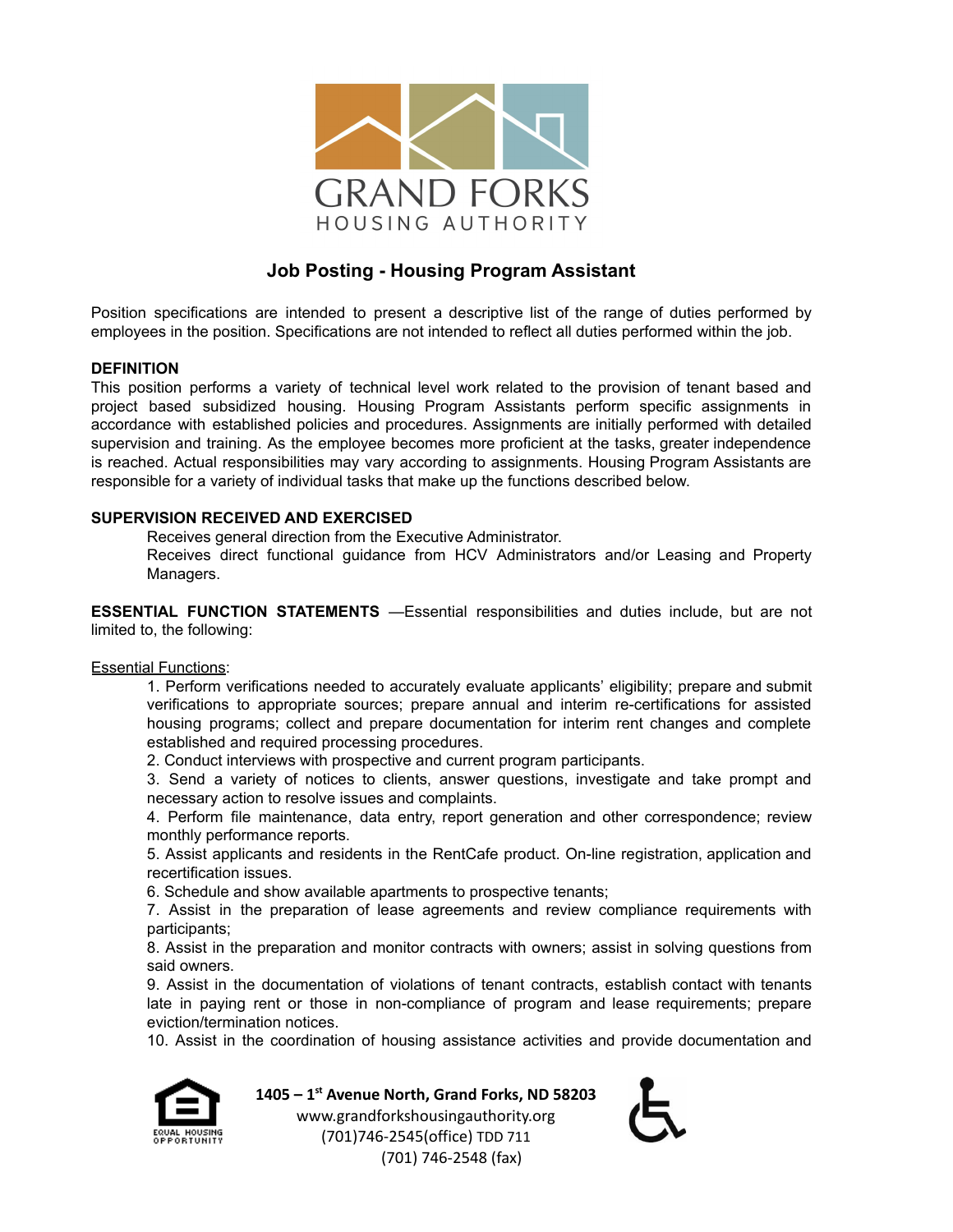● Page 2

referrals to other housing divisions, outside agencies and organizations to assist clients with overall needs.

11. Assist in the staffing of open office hours at specific property locations. Meet with walk-ins and assist in solving questions being asked.

12. Assist in the preparation of forms and reports to federal agencies and Housing Authority Commissioners and complete all required documents; assist with HUD and other agency monitoring visits.

13. Assist in providing information and advising clients on housing procedures and policy.

14. Attend and participate in professional group meetings; stay abreast of housing assistance and other support programs and new trends and innovations in the field of federal housing programs.

15. Answers routine telephone and front counter questions from public regarding housing programs.

16. Interact and serve as liaison with social service agencies.

17. Perform related duties and responsibilities as required and assigned.

#### **QUALIFICATIONS** (Knowledge, Skills and Abilities)

#### Knowledge:

Operational characteristics, services and activities of Federal subsidized housing programs; Knowledge of contract, lease and rental agreements; Knowledge of Federal housing program regulations; Knowledge of principles and techniques of property management; Knowledge of pertinent Federal, State and local laws, codes and regulations; Knowledge of modern office equipment including computers.

Skills:

Communicate clearly and concisely, both orally and in writing; Establish and maintain effective working relationships with those contacted, both within and outside of the authority, in the course of work; Maintain mental capacity, which allows the capability of making sound decisions and demonstrating intellectual capabilities; Maintain effective audio/visual discrimination and perception to the degree necessary for the successful performance of assigned duties.

#### Abilities:

Learn Federal housing program regulations; Interact with people of all backgrounds; Maintain physical condition appropriate to the performance of assigned duties and responsibilities; Organize and administer different housing assistance programs; Interpret and explain Housing Authority policies and procedures; Prepare clear and concise reports; Operate and use a computer.

#### **EXPERIENCE AND TRAINING GUIDELINES**

Any combination of Experience and Training that would likely provide the required knowledge and abilities is qualifying. A typical way to obtain the knowledge and abilities would be:

#### Experience:

One to two years of increasingly responsible experience in affordable housing programs or a related field.

#### Training:

Equivalent to an Associate degree from an accredited college or university with major coursework in business administration, social work, sociology or a related field.

#### **LICENSE OR CERTIFICATE REQUIREMENTS**

Possession of or the ability to obtain within twelve months, Housing Specialist Certification. Possession of or the ability to obtain within twelve months, Certified Occupancy Specialist Certification. Possession of a current, appropriate driver's license or the ability to obtain one within ten days.